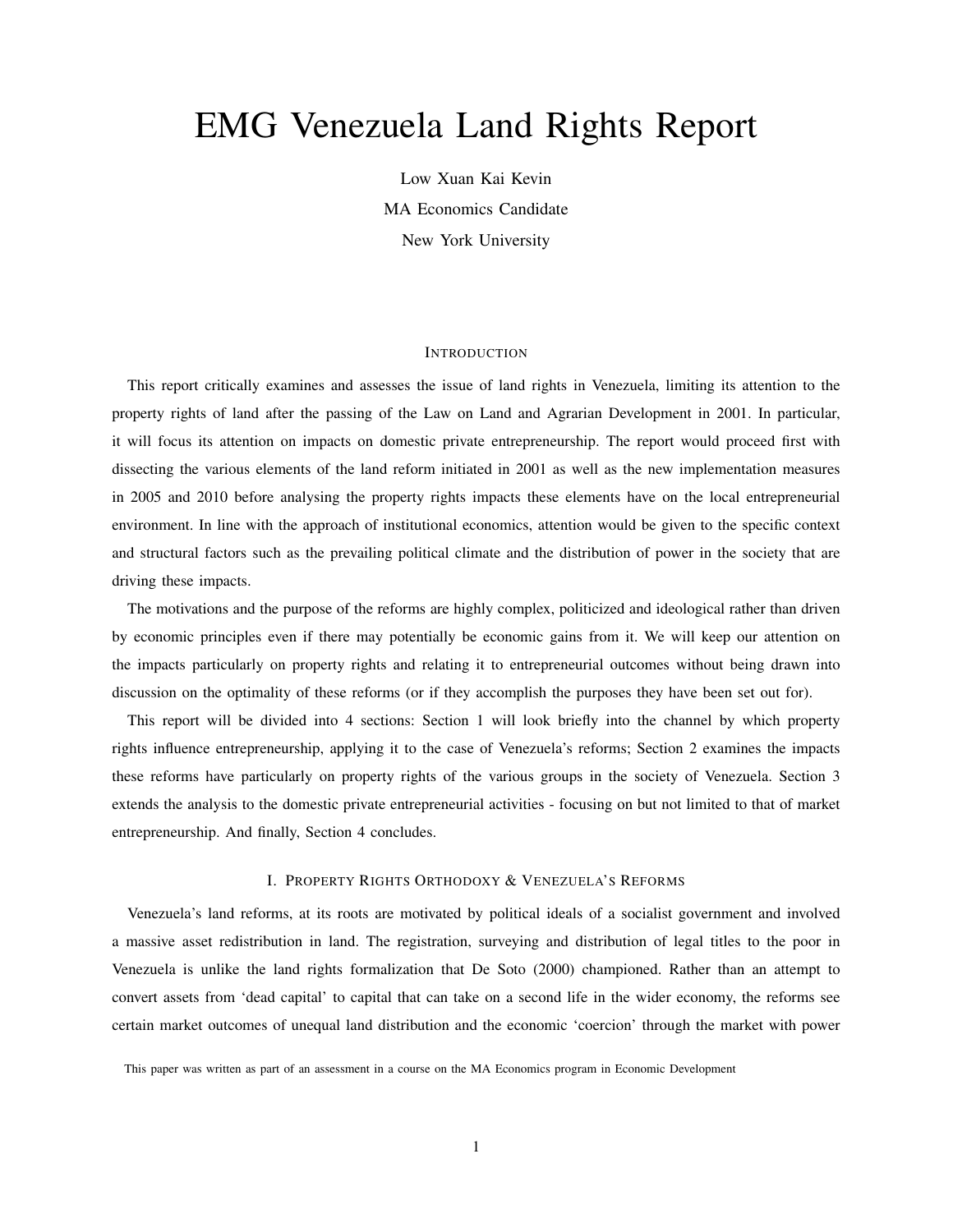of wealth by the elites as corrupt. We thus should not be surprised that the reforms constraints exercise of rights within the market sphere such as transfer, or renting.

Particularly for the case of Venezuela, the extralegal elements of land rights enforcement is of great importance and the ability of the state to enforce these legal titles relative to the extralegal enforcement that is present in the society will have a large part in determining the actual 'economic rights' of the actors. In the spirit of Trebilcock & Veel (2008), there is a sense of a dynamic interaction between the market, political actors and the balance between de jure and de facto power that shapes the entrepreneurial outcomes in the economy. As with the narration of events and implementation of changes brought about by the Law on Land and Agrarian Development in Wilpert (2014), it is impossible to divorce the impacts of the implementation process from that of the reforms themselves. Consequently, the rest of this report will analyse these impacts together as resulting from the reform itself.

#### II. PROPERTY RIGHTS IMPACTS OF THE REFORMS

#### *A. Land Rights Security*

Stålberg (2006) cited a view from the domestic legal expert who claims that the lack of clear definition makes the denotation of latifundia contentious and result in great insecurity amongst landowners. As Albertus (2009) argued, even going by the word of law, the concept of a 'latifundio' is such that it constantly changes as large properties in the region are broken up, forcing down the regional average and subjects new properties to expropriation risks.

With the legality of their land titles and ownership threatened, the large landholdings literally went up in arms, resorting to violence and assassination as Wilpert (2006, 2014) pointed out. The extralegal enforcement is often an attempt to ward off the peasants occupying property in anticipation of receiving temporary titles for cultivation (Carta Agraria - granting temporary usufructuary rights over the land whose ownership is in dispute). A case of Beveree Cooperative cited in Enriquez (2011) reveals how peasant farmers in a legally constituted cooperative seek to pressure the government to step up with their promise to grant them land by invading a section of the estate they were supposed to ultimately receive their land from.

The impunity and general lawlessness on both sides reflects how de facto power remains important given poor state enforcement of rights to begin with. De jure rights were simply insufficient for the preservation and utilization of land rights in Venezuela. According to Wilpert (2014), adding to the difficulty is a sense that the state bureaucracy is overtaxed by the excessive institutional complexity of the reforms.

## *B. Truncation of Land Rights*

Splitting apart the idea of 'ownership' of land into the typical property rights bundle of 'use', 'exclusion' and 'transfer' rights. This bundle of land rights in Venezuela becomes truncated through the reform via the tax on idle agricultural land, risk of expropriation. In this case, the use rights of land-owners become severely truncated by the fact that they are 'forced' by the tax and threat of expropriation to use their land in ways dictated by the government.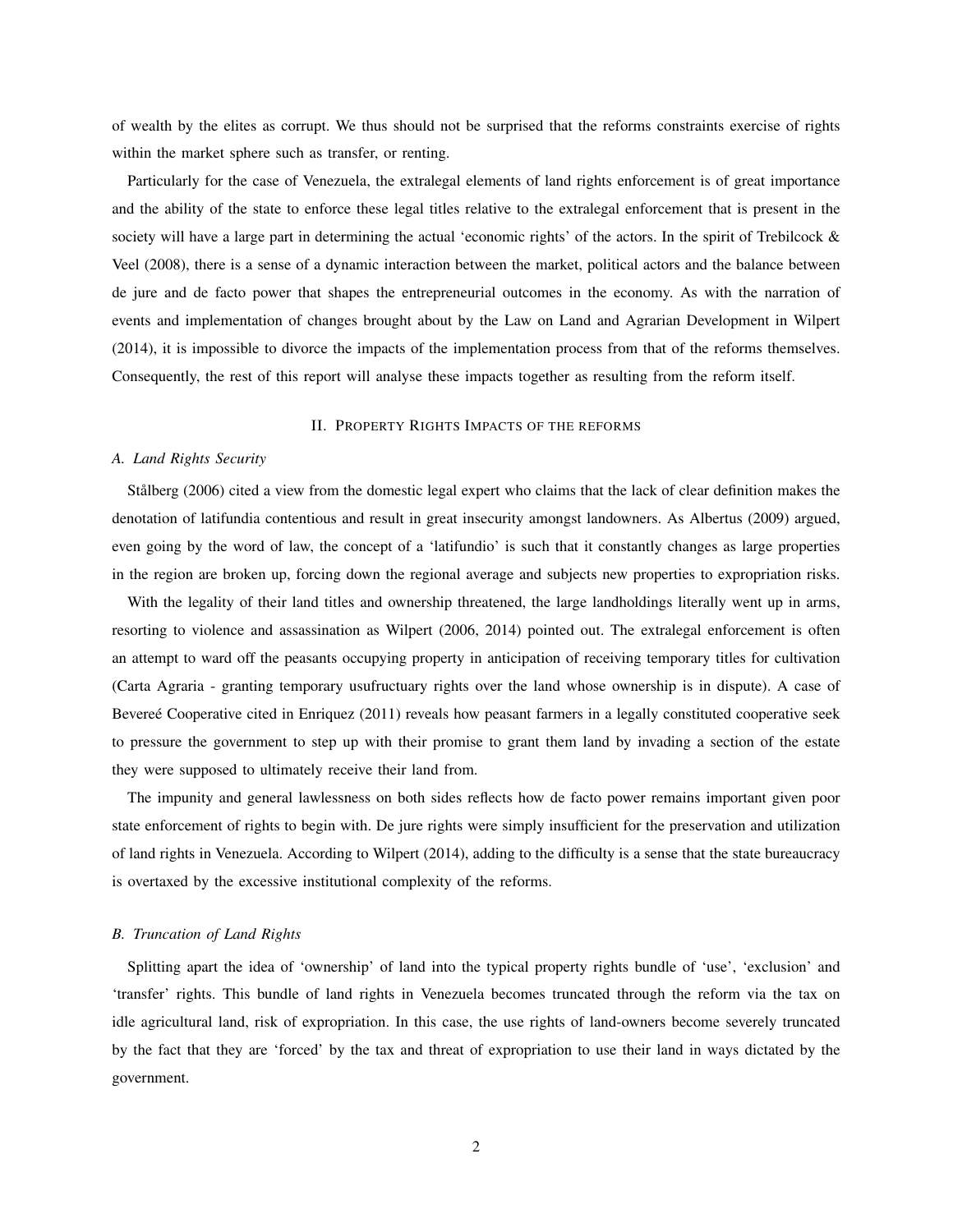For the larger farms, use-rights of their farms are severely truncated through the need to satisfy productivity requirements to avoid tax and expropriation in accordance to the land classification that is imposed by the government. Their power to exclude others has also been reduced as land to be expropriated for peasant farmers is usually disclosed even before official possession and

Wilpert (2014) also brought up the issue that renting of land for farming is prohibited. This effectively ties the land beneficiaries to an agricultural occupation even if they discover they were ill-equipped and would benefit from renting it out to a better farmer.

At the same time, Page (2011) explains that beneficiaries receive a permanent title (Titulo de Adjudicacion) that ´ allows them to stay on the land only so long as they continue to keep farming (and often conditional on their cooperative farming). This means 'true' ownership in the purest sense ultimately lies in the state - the market transfer rights for peasant land-beneficiaries is completely eliminated.

## *C. Sanctity of Property Rights*

As Demsetz (1967) would have it, the stability of property rights provides an environment where it is possible for a man to form expectations he can reasonably hold in his dealings with others. In the background of the specific property rights impacts is the exercise of arbitrary power by the state and its various organs. The land reform itself is constructed with severe lack of clarity to leave room for official discretion.

The Venezuelan state, when so empowered, could expropriate specific privately-held land parcels arbitrarily, disturbing the said stability, and puts into question the sanctity of property rights necessary for economic dealings. Wilpert (2006) claims that even when presented with documentary evidence of land-holdings dating back to 1800s, the government declared the titles fake and moved forward with its attempts to 'repossess state-lands'.

And the anti-corporatist slant of the 'socialist government' definitely does not offer any consolation for the large private entrepreneurs of the agricultural sector. In fact, Cordova (2009) describes the government's declaration of underproductive lands as 'aleatoric' and raised mid-sized farmers' concern that prevailing ownership rights may simply be converted into use rights of the land occupied. According to Suggett (2010), new amendments of the Land Law came in mid-2010, further restricting rights by prohibiting third party cultivation of land (no renting or hiring of farm labour). The reactionary policy-making and law-amending habit of the government thus upsets the stability of land rights, possibly putting a standstill on the land market since buyers cannot possibly be sure if they would be robbed of the bundle of rights they think they are purchasing. Land-holders face further uncertainty on the returns of the asset without being able to liquidate their investments readily.

## III. IMPACTS ON DOMESTIC PRIVATE ENTREPRENEURSHIP

With the land reform threatening the security of prevailing land rights, truncating the 'ownership bundle' and putting into question the sanctity of these rights, impacts on entrepreneurship would appear rather adverse. The new property rights structure created by the land reforms is one where the state is the ultimate owner of agricultural lands and peasant farmers with land titles are not allowed to rent out their lands for farming. Such a structure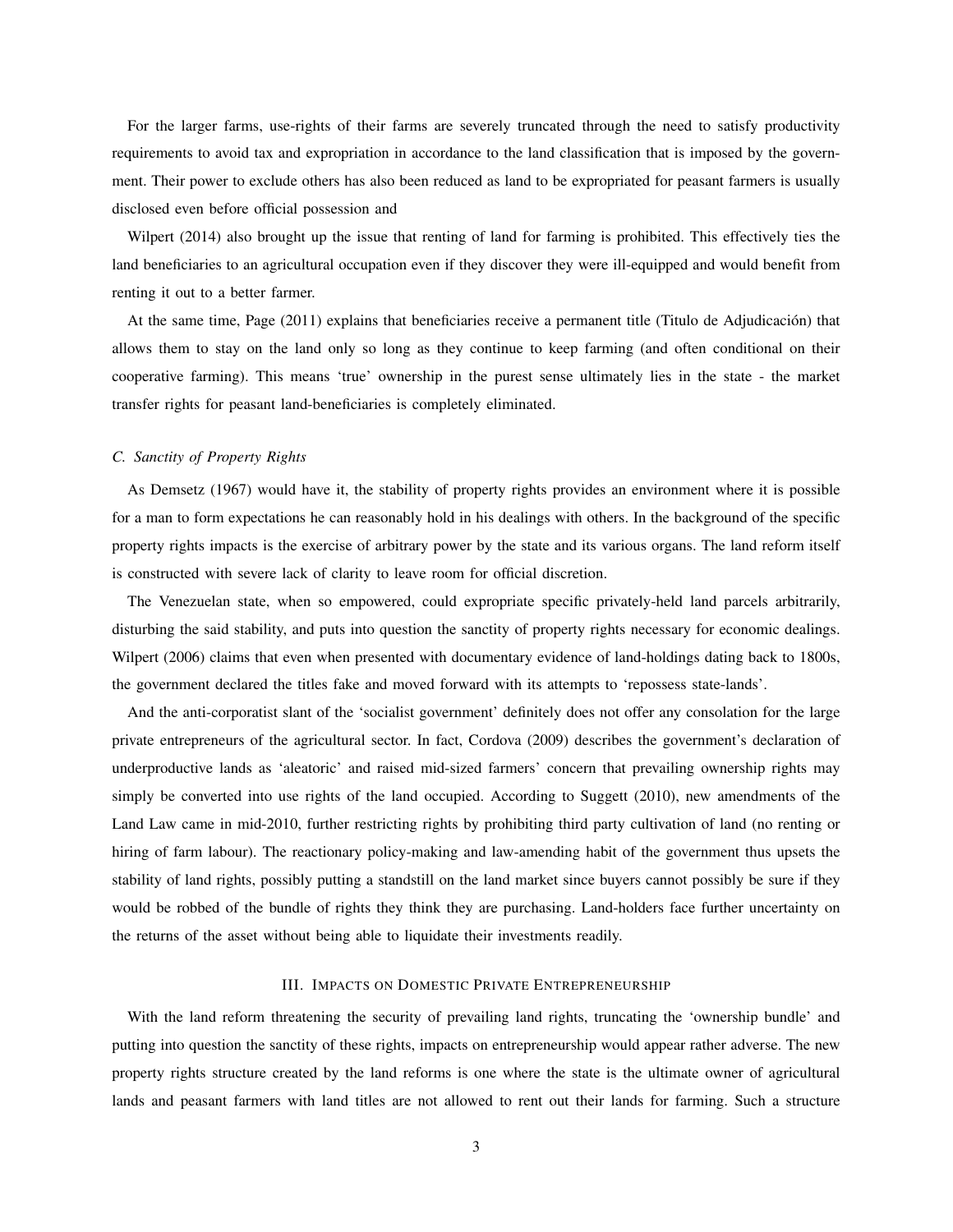effectively suppresses the market entrepreneurship that decentralizes economic decision-making, leaving the most decision-making power concentrated in the state. Private land parcels, if any, are severely constrained in terms of economic rights, limiting entrepreneurship in agricultural production.

The land reform definitely changes the relative payoffs across scale and type of enterprises in the agricultural industry. The formal, legal protection of rights for individual peasant farmers and cooperatives secures tenure for the smaller scale farms while larger ranchers and farms have to exhaust resources resorting to extralegal forms of protection. The risk and uncertainty associated with private landholding also restrains private investment in these land parcels, limiting productivity improvements. As such, one would expect 'free' entrepreneurial activities to shift away from production in the agricultural industry.

## *A. Domestic 'Private' Entrepreneurial Experiment - Cooperatives*

According to Wilpert (2014), as part of the most current amendments to the land reforms, beneficiaries of the land distribution turned towards cooperatives rather than individuals. However, these individuals forming cooperatives were largely from the urban areas with limited actual farming experience. Daguerre (2011) cited the assessment of Venezuelan social 'missions' from d'Elia et al (2006) indicating that the cooperatives were characterized by a culture of amateurism that lacked managerial rigour (absence of proper administration, accounting and human resource management), fosters exploitation of workforce and inefficiency.

Cases of agrarian cooperatives studied by Purcell (2013) exhibited the typical failures of 'social production companies' but in particular, suffered from "low technological content of production, inadequate transportation and commercial links to markets, low rates of profits to compensate for higher costs". Cordova's (2009) study of such cooperatives confirms similar failures. Page (2011) reports that most farmers were not producing enough to be able to pay back their loans to the government agency FONDAFA which provided credit for cultivation. It is unclear if the farmers in the cooperatives were unwilling to make sufficient investments with the credit or were inadequately equipped to make the right investment decisions.

Nevertheless, the property rights structure definitely plays a part in their incentives for investing in the lands they farm on. Stålberg (2006) contrasts the differing views relating to the time horizon of the peasant farmers relating to the ultimate state-ownership of land with inheritable lease. There were concerns that farmers may not invest efficiently, in reaction to changes in the political climate - investments are made based on the peasant farmer's trust in the state.

Venezuelan academics and lawyers interviewed by Stålberg (2006) have mixed opinions about lack of transfer rights; some believes it is hard for farmers to have the necessary long-term perspective on the land. However, most affirm that the ability to inherit the land across generations does provide the stability and incentives for longer term investments assuming increase political stability.

However, if the failure of these cooperatives traces its roots in mere bureaucratic inefficiencies, there is still much potential in the market entrepreneurship; there is an implicit demand for managerial expertise, propagation of agricultural innovations and distribution networks. The limitations imposed on agricultural production through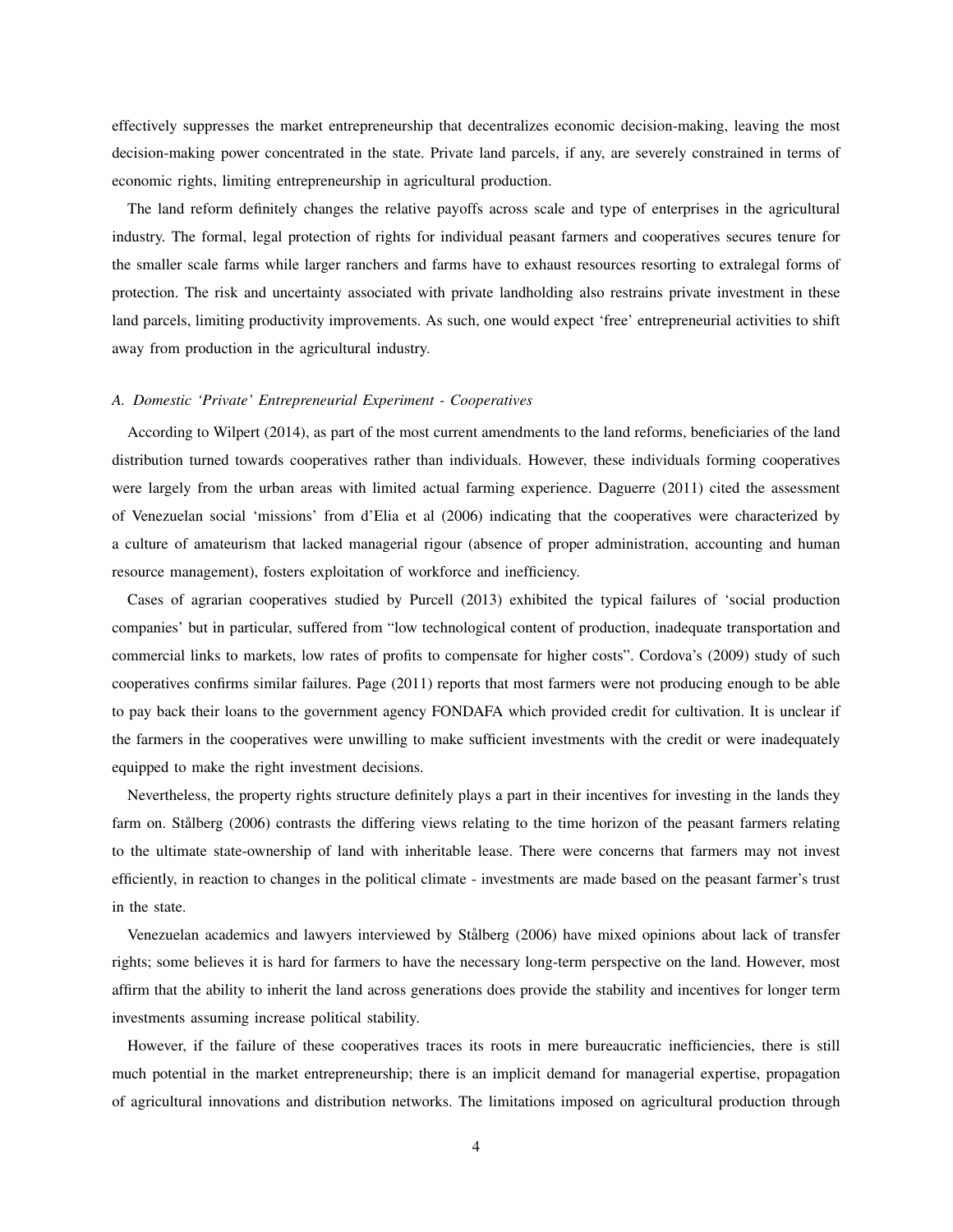the land reforms would merely shift the entrepreneurial activities downstream where there may potentially be profit opportunities.

#### *B. Domestic Market Entrepreneurship*

Indeed, Enriquez (2011), McKay (2011) and Purcell (2013) all points out the emergence of private intermediaries between production and retail of agricultural produce. While the state tries to monopolize farming and agricultural production on behalf of the peasants, their lack of expertise and efficient distribution networks gives rise to profit opportunities in transportation and retail of agricultural products. Enriquez (2011) questions the efficiency of a set-up with the presence of a state marketing agency created to support the land reforms as cooperatives complains of negative experiences with the agency and continued poor access to market. The 'Beveree Cooperative' cited in Enriquez (2011) eventually keeps afloat by using the private intermediaries to reach their final consumers anyways, reflecting the market power of the private intermediaries may stem from their efficiency.

Although the private intermediaries purchases the produce of farms at low prices and sells them off to the retail markets at higher prices, these entrepreneurial profits should quickly be eroded if new entrants are allowed into the market. Page (2011) highlighted that despite the government's initial promise to market the produce on behalf of the farmers - ostensibly through the CVA, the government's agriculture marketing arm - most farms were left to find buyers for their products after harvest. The inefficiency and bureaucracy of CVA creates room for monopsony power from private intermediaries who are faced with many small farms and multiple cooperatives created by the land reform. McKay (2011) highlighted the importance for CVA to establish itself as a credible and reliable intermediary that is able to displace the private intermediaries or enhance competition within this point of the supply chain.

## *C. Political Entrepreneurship & Rent-seeking*

Albertus (2009) discovers through econometric analysis that political opposition of the ruling party is being denied access to the benefits of the land redistribution. This implies that the reform is implemented in a way that makes it a vote-buying tool and risk political clientelism. Such partiality clearly generates room for political entrepreneurship and rent-seeking behaviour.

Individual rent-seeking is also observed in Daguerre (2011) where interviewed officials of the administration admitted the cooperatives training programme was a failure since participants were mainly attracted to the stipend paid out rather than the creation of sustainable cooperatives. The land reform, in this sense, creates a new avenue for redistribution of resources without corresponding incentives to produce.

#### IV. CONCLUSION

The land reform essentially impinge upon the property rights of land in Venezuela and shifts most of these rights from the hands of private landowners into the hands of the state. Along with the loss of freedoms important to entrepreneurship identified by Harper (1998), we have seen the state tries to issue some - but perhaps insufficient - freedoms to peasant farmers so as to drive the agricultural sector. This process, however, appears to shift market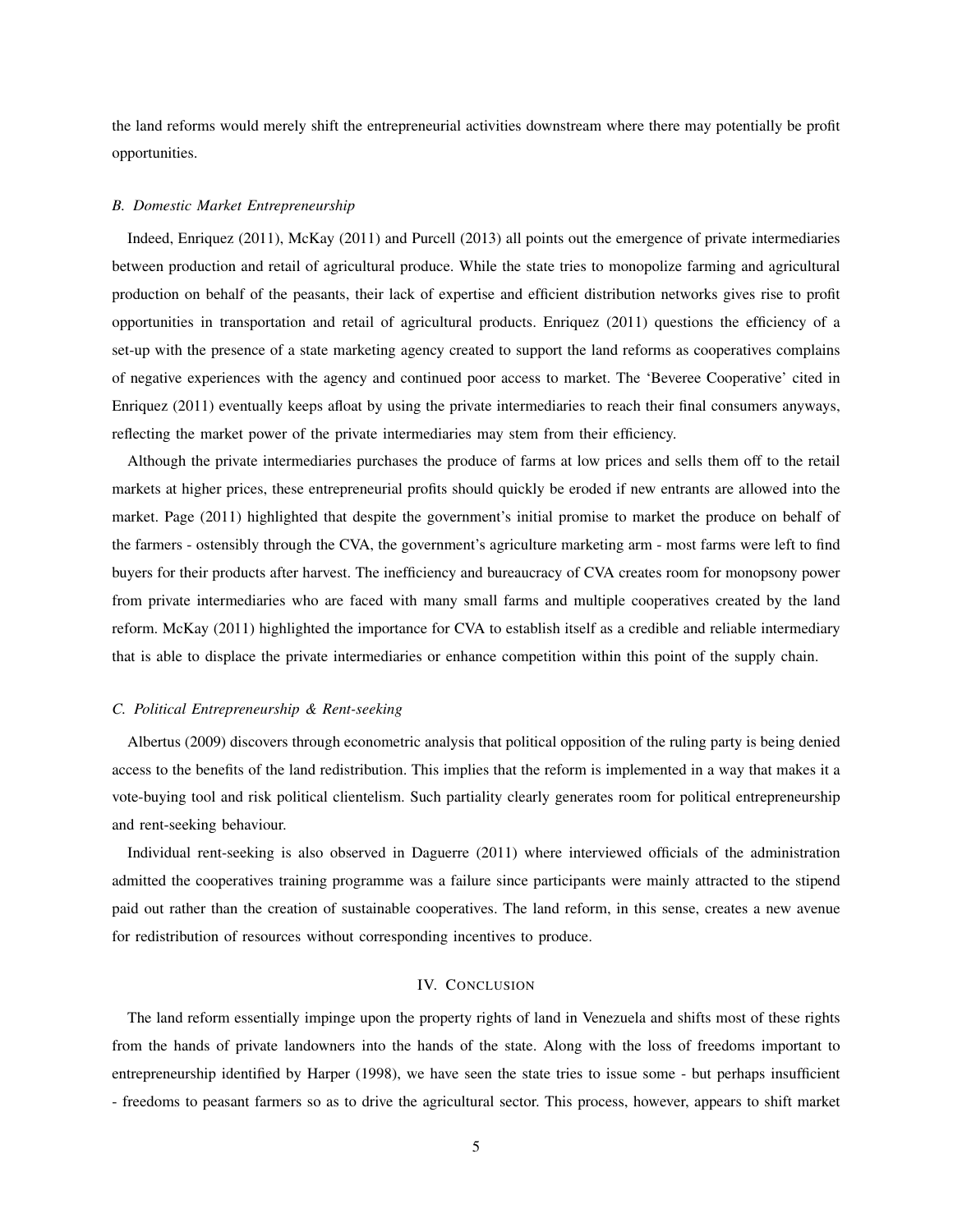entrepreneurship from private hands to the state instead with the cooperatives becoming reliant on the state's support and directions.

Over-reliance on the state machinery to drive market entrepreneurship would only serve to encourage domestic private entrepreneurs to divert resources towards political entrepreneurship - the 'unproductive activities' that reeks of rent-seeking identified by Baumol (1990). The short-term shift in payoff structure to different entrepreneurial activities can give rise to long term implications in terms of the entrepreneurial environment.

Agricultural expertise in management of large ranches and farmlands may be lost as a result of the demolition of 'latifundios'; at the same time, farms that are well-managed or with productive individuals would not be able to expand (due to the shutting down of land markets) and propagate productivity improvements to other farms. In long run, the market economy in the land and agricultural sectors loses its ability to perform the vital process of entrepreneurial selection that helps to drive economic development as a result of this deterioration in property rights .

#### **BIBLIOGRAPHY**

Albertus, M. (2009, December). A Revolution for Whom?: Measuring Political Bias in the Venezuelan Land Reform using Maisanta. Stanford University, California, USA. Retrieved from https://politicalscience.stanford.edu/sites/default/files/workshopmaterials/cp˙albertus.pdf

Baumol, W. J. (1990). Entrepreneurship: Productive, Unproductive, and Destructive. Journal of Political Economy, 98(5), 893–921.

Cordova, A. J. S. (2009). Agrarian Reform In Venezuela: Case study of a Fundo Zamarano in the State of Monagas. University of Florida, Florida, USA. Retrieved from http://etd.fcla.edu/UF/UFE0025027/sintjago˙a.pdf

Daguerre, A. (2011). Antipoverty Programmes in Venezuela. Journal of Social Policy, 40(04), 835–852. doi:10.1017/S004727941100

D'Elia, Y. and Cabezas, L. (2008), Las Misiones Sociales en Venezuela, Caracas: Instituto Latinoamericano de Investigaciones Sociales.

De Soto, H. (2000). The Mystery of Capital: Why Capitalism Triumphs in the West and Fails Everywhere Else. Basic Books.

Delong, S. (2005, February 26). Land Reform in Venezuela. CounterPunch. Retrieved from http://www.counterpunch.org/2005/02/26 reform-in-venezuela/ Duarte, C., Ettkin, L. P., Helms, M. M., & Anderson, M. S. (2006). The challenge of Venezuela: a SWOT analysis. Competitiveness Review, 16(3/4), 233–247.

Enríquez, L. (2013). The paradoxes of Latin America's "Pink Tide": Venezuela and the project of agrarian reform. Journal of Peasant Studies, 40(4), 611–638.

Harper, D. A. (1998). Institutional Conditions for Entrepreneurship. Advances in Austrian Economics, 5, 241–275.

McKay, B. (2011). Assessing the impacts of Venezuela's state-led agrarian reform programme on rural livelihoods. Retrieved from http://library2.smu.ca:80/xmlui/handle/01/24819

Page, T. L. (2011). The Ambiguous Transition: Building State Capacity and Expanding Popular Participation in Venezuela's Agrarian Reform. Retrieved from http://escholarship.org/uc/item/2j30z0zq